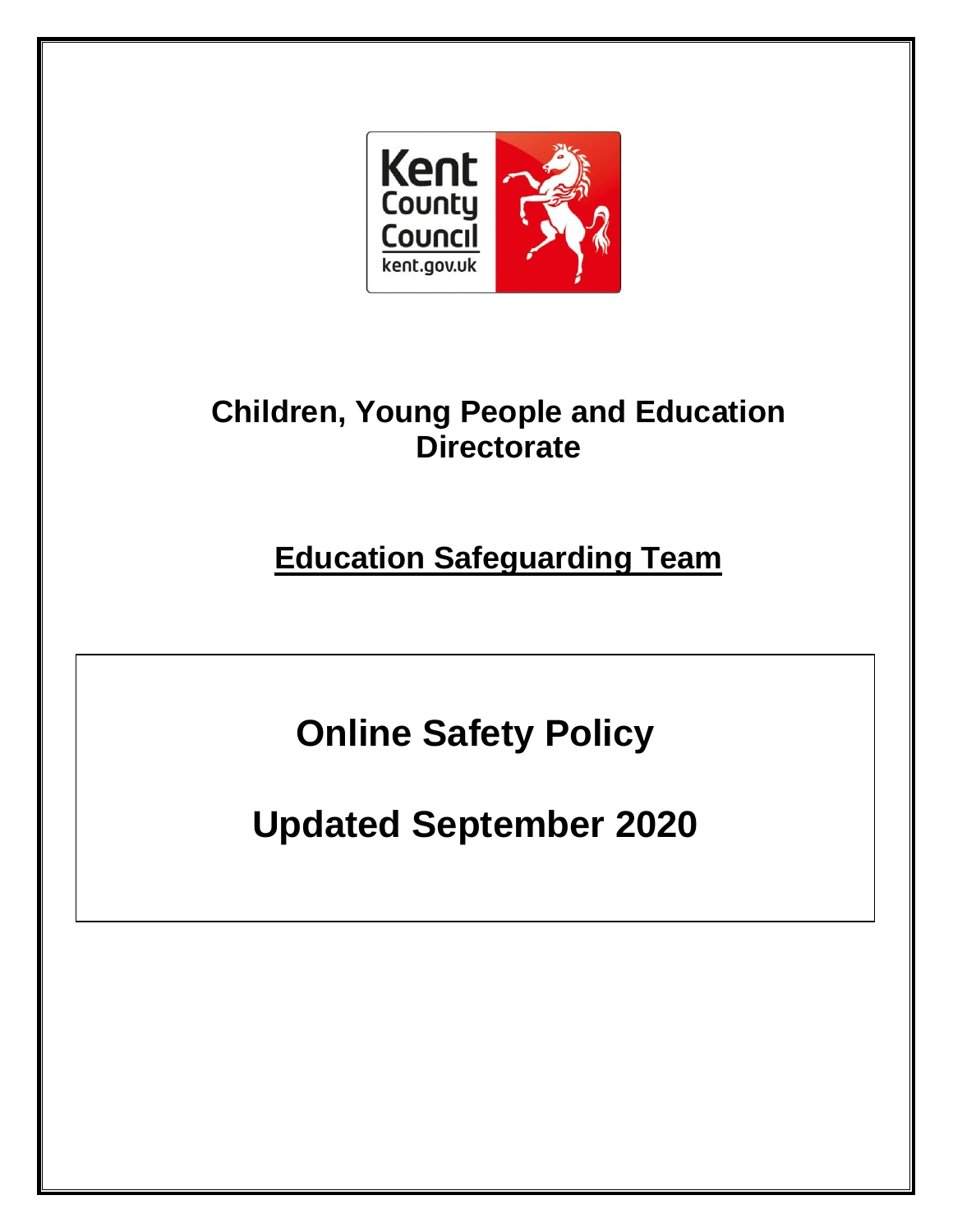# **The Craylands School Online Safety Policy**



## **Key Details**

**Designated Online Safeguarding Lead (s): Kylie Cox**

**Named Governor with lead responsibility: Linda Cowey**

**Date written: September 2020**

**Date agreed and ratified by Governing Body: 13 th October 2020**

**Date of next review: September 2021**

**This policy will be reviewed at least annually. It will also be revised following any concerns and/or updates to national and local guidance or procedures.**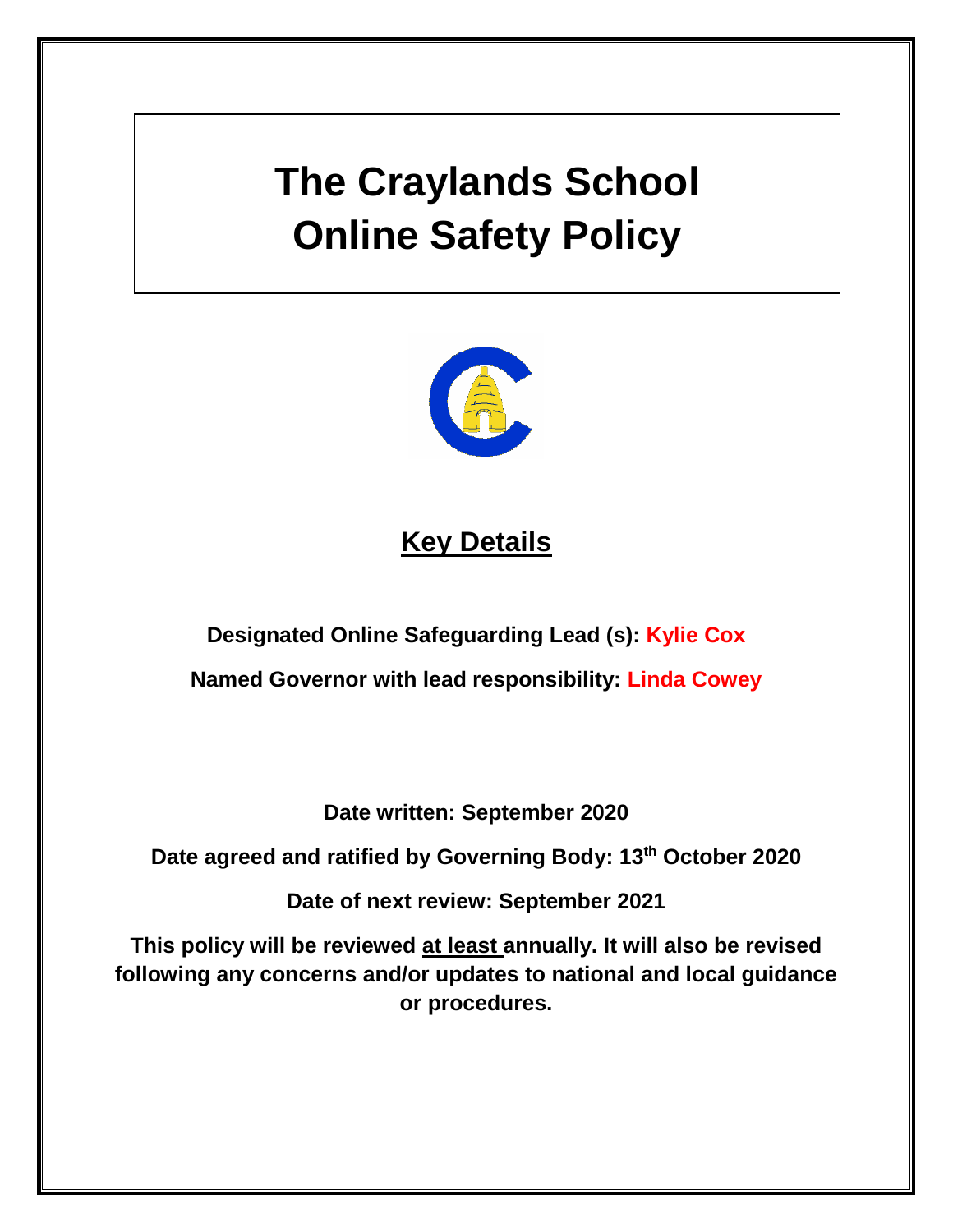## **Contents**

|                                                                                                                    | Page no        |
|--------------------------------------------------------------------------------------------------------------------|----------------|
| 1. Policy Aims                                                                                                     | 5              |
| 2. Policy Scope                                                                                                    | 5              |
| 2.2 Links with other policies and practices                                                                        | 5              |
| 3. Monitoring and Review                                                                                           | 6              |
| 4. Roles and Responsibilities                                                                                      | 6              |
| 4.1 The leadership and management team                                                                             | 6              |
| 4.2 The Designated Safeguarding Lead                                                                               | $\overline{7}$ |
| 4.3 members of staff                                                                                               | $\overline{7}$ |
| 4.4 Staff who manage the technical environment                                                                     | $\overline{7}$ |
| 4.5 Pupils                                                                                                         | 8              |
| 4.6 Parents                                                                                                        | 8              |
| 5. Education and Engagement Approaches                                                                             | 8              |
| 5.1 Education and engagement with pupils                                                                           | 8              |
| 5.2 Training and engagement with staff                                                                             | 9              |
| 5.3 Awareness and engagement with parents                                                                          | 10             |
| 6. Reducing Online Risks                                                                                           | 10             |
| 7. Safer Use of Technology                                                                                         | 11             |
| 7.1 Classroom Use                                                                                                  | 11             |
| 7.2 Managing Internet Access                                                                                       | 11             |
| 7.3 Filtering and Monitoring                                                                                       | 12             |
| 7.4 Managing Personal Data Online                                                                                  | 13             |
| 7.5 Security and Management of Information Systems                                                                 | 13             |
| 7.6 Managing the Safety of the School Website                                                                      | 14             |
| 7.7 Publishing Images and Videos Online                                                                            | 14             |
| 7.8 Managing Email                                                                                                 | 14             |
| 7.9 Educational use of Videoconferencing and/or Webcams                                                            | 15<br>16       |
| 7.10 Management of Learning Platforms<br>7.11 Management of Applications (apps) used to Record Children's Progress | 16             |
| 8. Social Media                                                                                                    | 17             |
| 8.1 Expectations                                                                                                   | 17             |
| 8.2 Staff Personal Use of Social Media                                                                             | 17             |
| 8.3 Pupils' Personal Use of Social Media                                                                           | 18             |
| 8.4 Official Use of Social Media                                                                                   | 19             |
| 9. Use of Personal Devices and Mobile Phones                                                                       | 20             |
| 9.1 Expectations                                                                                                   | 20             |
| 9.2 Staff Use of Personal Devices and Mobile Phones                                                                | 21             |
| 9.3 Pupils' Use of Personal Devices and Mobile Phones                                                              | 21             |
| 9.4 Visitors' Use of Personal Devices and Mobile Phones                                                            | 22             |
| 9.5 Officially provided mobile phones and devices                                                                  | 22             |
| 10. Responding to Online Safety Incidents and Concerns                                                             | 23             |
| 10.1 Concerns about Pupils Welfare                                                                                 | 23             |
| 10.2 Staff Misuse                                                                                                  | 23             |
| 11. Procedures for Responding to Specific Online Incidents or Concerns                                             | 24             |
| 11.1 Youth Produced Sexual Imagery or "Sexting"                                                                    | 24             |
| 11.2 Online Child Sexual Abuse and Exploitation                                                                    | 25             |
| 11.3 Indecent Images of Children (IIOC)                                                                            | 26             |
| 11.4 Cyberbullying                                                                                                 | 27             |
| 11.5 Online Hate                                                                                                   | 27             |
| 11.6 Online Radicalisation and Extremism                                                                           | 27             |
| 12. Useful Links for Educational Settings                                                                          | 28             |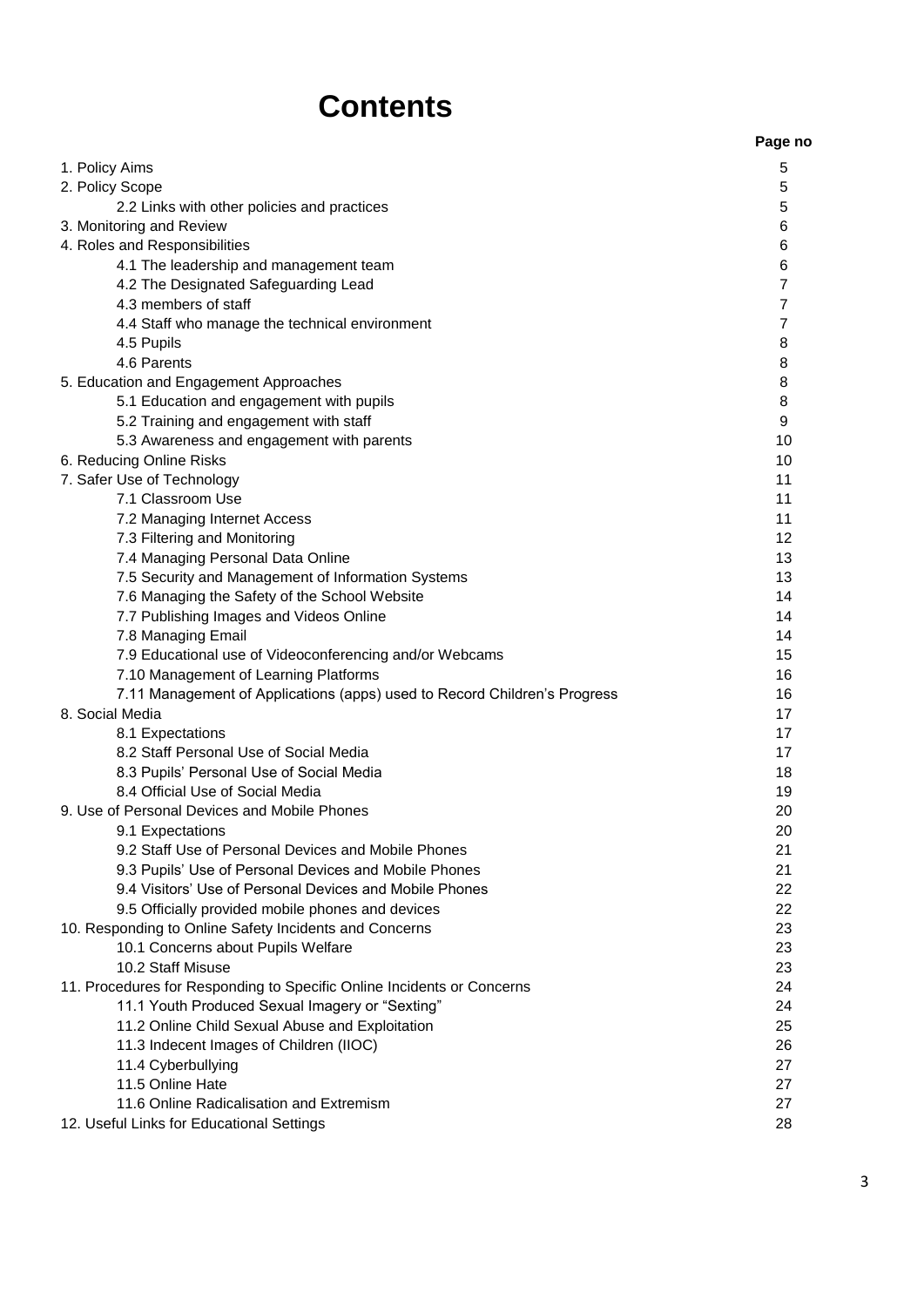## **The Craylands School Online Safety Policy**

## **1. Policy Aims**

- This online safety policy has been written by The Craylands School involving staff, pupils and parents/carers, building on the Kent County Council (KCC) online safety policy template, with specialist advice and input as required.
- It takes into account the DfE statutory quidance ["Keeping Children Safe in Education"](https://www.gov.uk/government/publications/keeping-children-safe-in-education--2) 2020, Early Years [and Foundation Stage](https://www.gov.uk/government/publications/early-years-foundation-stage-framework--2) 2017 and the [Kent Safeguarding Children Board](http://www.kscb.org.uk/) procedures.
- The purpose of The Craylands School's online safety policy is to:
	- $\circ$  Safeguard and protect all members of The Craylands School community online.
	- o Identify approaches to educate and raise awareness of online safety throughout the community.
	- $\circ$  Enable all staff to work safely and responsibly, to role model positive behaviour online and to manage professional standards and practice when using technology.
	- o Identify clear procedures to use when responding to online safety concerns.
- The Craylands School identifies that the issues classified within online safety are considerable, but can be broadly categorised into three areas of risk:
	- o **Content:** being exposed to illegal, inappropriate or harmful material
	- o **Contact:** being subjected to harmful online interaction with other users
	- o **Conduct:** personal online behaviour that increases the likelihood of, or causes, harm.

## **2. Policy Scope**

- The Craylands School believes that online safety is an essential part of safeguarding and acknowledges it's duty to ensure that all pupils and staff are protected from potential harm online.
- The Craylands School identifies that the internet and associated devices, such as computers, tablets, mobile phones and games consoles, are an important part of everyday life.
- The Craylands School believes that pupils should be empowered to build resilience and to develop strategies to manage and respond to risk online.
- This policy applies to all staff including the governing body, teachers, support staff, external contractors, visitors, volunteers and other individuals who work for, or provide services on behalf of the school (collectively referred to as 'staff' in this policy) as well as pupils and parents/carers.
- This policy applies to all access to the internet and use of technology, including personal devices, or where pupils, staff or other individuals have been provided with school issued devices for use off-site, such as a work laptops, tablets or mobile phones.

## **2.2 Links with other policies and practices**

- This policy links with a number of other policies, practices and action plans including:
	- o Anti-bullying policy
	- o Acceptable Use Policies (AUP) and/or the Code of conduct
	- o Behaviour and discipline policy
	- o Child protection policy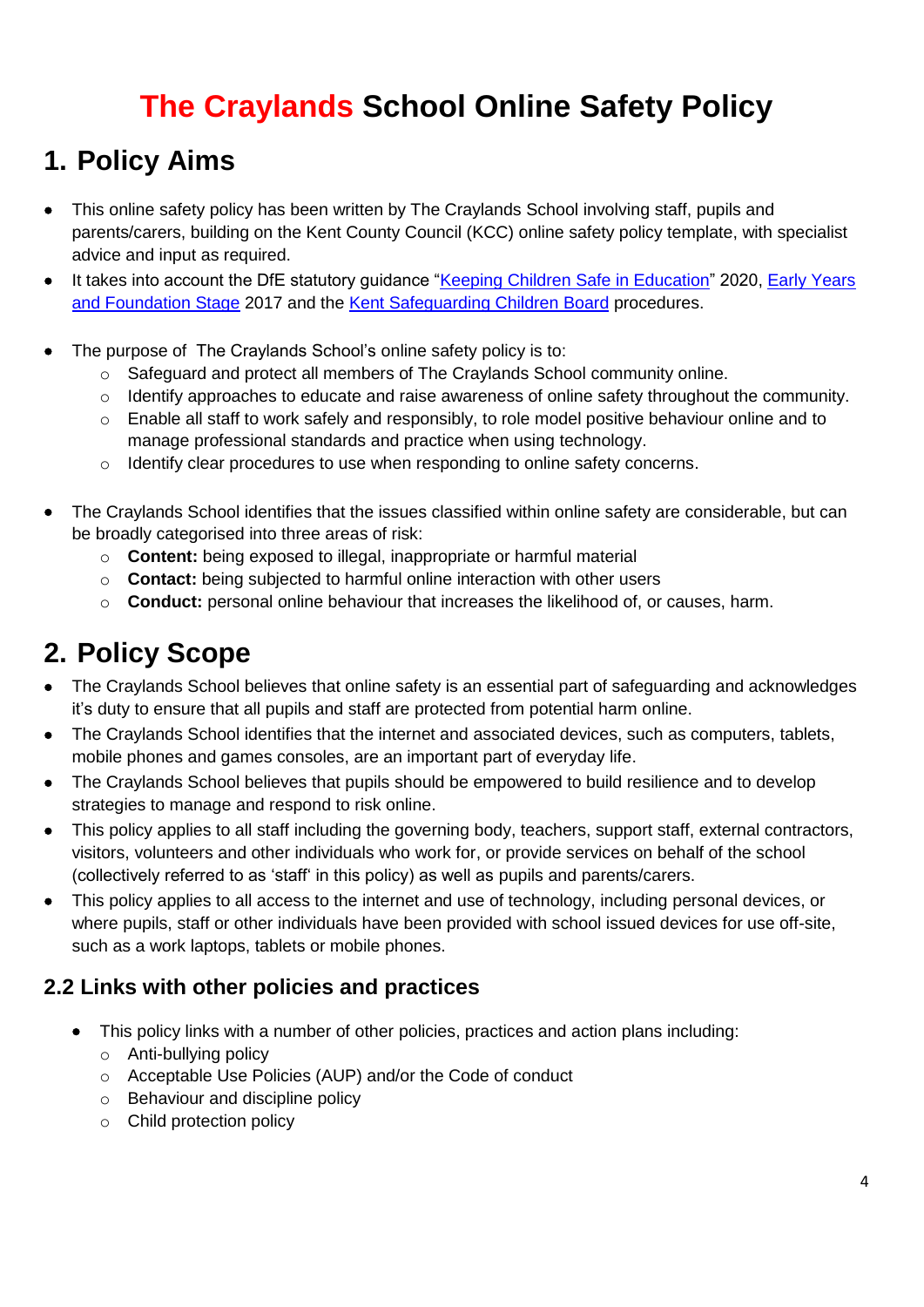- $\circ$  Curriculum policies, such as: Computing, Personal Social and Health Education (PSHE). Citizenship and Sex and Relationships Education (SRE)
- o Data security
- o Image use policy
- o Searching, screening and confiscation policy

## **3. Monitoring and Review**

- The Craylands School will review this policy at least annually
	- o The policy will also be revised following any national or local policy requirements, any child protection concerns or any changes to the technical infrastructure
- We will ensure that we regularly monitor internet use and evaluate online safety mechanisms to ensure that this policy is consistently applied.
- To ensure they have oversight of online safety, the headteacher will be informed of online safety concerns, as appropriate.
- The named Governor for safeguarding will report on a regular basis to the governing body on online safety incidents, including outcomes.
- Any issues identified will be incorporated into the school's action planning.

## **4. Roles and Responsibilities**

- The school has appointed Kylie Cox, as Designated Safeguarding Lead to be the online safety lead.
- The Craylands School recognises that all members of the community have important roles and responsibilities to play with regards to online safety.

#### **4.1 The leadership and management team will:**

- Ensure that online safety is viewed as a safeguarding issue and that practice is in line with national and local recommendations and requirements.
- Ensure there are appropriate and up-to-date policies regarding online safety; including a Code of conduct and/or an AUP, which covers acceptable use of technology.
- Ensure that suitable and appropriate filtering and monitoring systems are in place.
- Work with technical staff to monitor the safety and security of school systems and networks.
- Ensure that online safety is embedded within a progressive whole school curriculum, which enables all pupils to develop an age-appropriate understanding of online safety.
- Support the Designated Safeguarding Lead by ensuring they have sufficient time and resources to fulfil their online safety responsibilities.
- Ensure there are robust reporting channels for the school community to access regarding online safety concerns, including internal, local and national support.
- Ensure that appropriate risk assessments are undertaken regarding the safe use of technology. Audit and evaluate online safety practice to identify strengths and areas for improvement.

### **4.2 The Designated Safeguarding Lead (DSL) will:**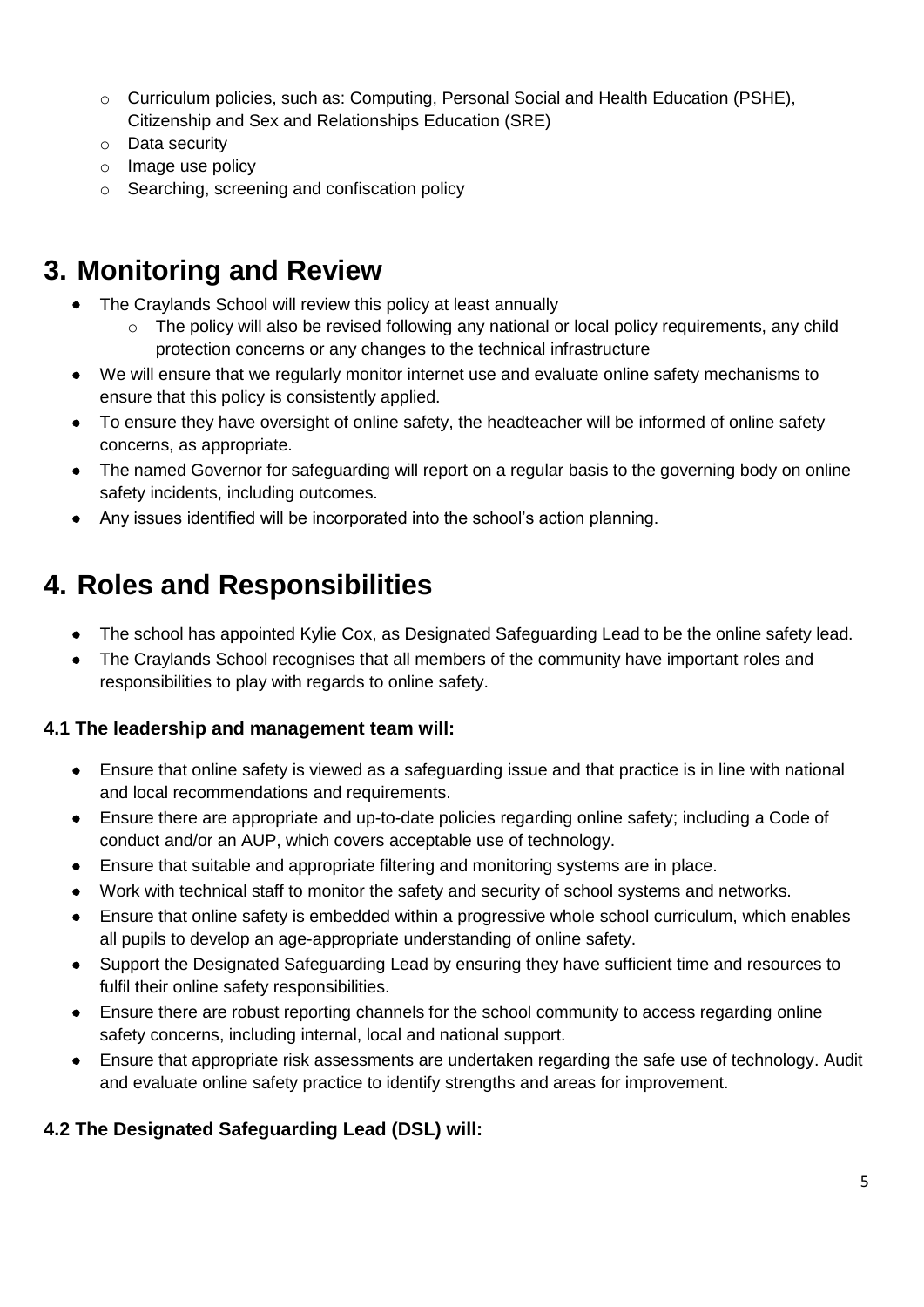- Act as a named point of contact on all online safeguarding issues and liaise with other members of staff or other agencies, as appropriate.
- Keep up-to-date with current research, legislation and trends regarding online safety and communicate this with the school community, as appropriate.
- Ensure all members of staff receive regular, up-to-date and appropriate online safety training.
- Work with staff to coordinate participation in local and national events to promote positive online behaviour, such as Safer Internet Day.
- Ensure that online safety is promoted to parents, carers and the wider community, through a variety of channels and approaches.
- Maintain records of online safety concerns, as well as actions taken, as part of the schools safeguarding recording mechanisms.
- Monitor online safety incidents to identify gaps and trends, and use this data to update the education response, policies and procedures.
- Report online safety concerns, as appropriate, to the management team and Governing Body.
- Work with the leadership team to review and update online safety policies on a regular basis (at least annually) with stakeholder input.
- Meet at least annually with the governor with a lead responsibility for safeguarding and/or online safety.

#### **4.3 It is the responsibility of all members of staff to:**

- Contribute to the development of online safety policies.
- Read and adhere to the online safety policy and AUPs..
- Take responsibility for the security of school systems and the data they use, or have access to.
- Model good practice when using technology and maintain a professional level of conduct in their personal use of technology, both on and off site.
- Embed online safety education in curriculum delivery, wherever possible.
- Have an awareness of a range of online safety issues and how they may be experienced by the children in their care.
- Identify online safety concerns and take appropriate action by following the school's safeguarding policies and procedures.
- Know when and how to escalate online safety issues, including signposting to appropriate support, internally and externally.
- Take personal responsibility for professional development in this area.

#### **4.4 It is the responsibility of staff managing the technical environment to:**

- Provide technical support and perspective to the DSL and leadership team, especially in the development and implementation of appropriate online safety policies and procedures.
- Implement appropriate security measures *(including password policies and encryption)* to ensure that the school's IT infrastructure/system is secure and not open to misuse or malicious attack, whilst allowing learning opportunities to be maximised.
- Ensure that the schools filtering policy is applied and updated on a regular basis; responsibility for its implementation is shared with the leadership team.
- Report any filtering breaches to the DSL and leadership team, as well as, the school's Internet Service Provider or other services, as appropriate.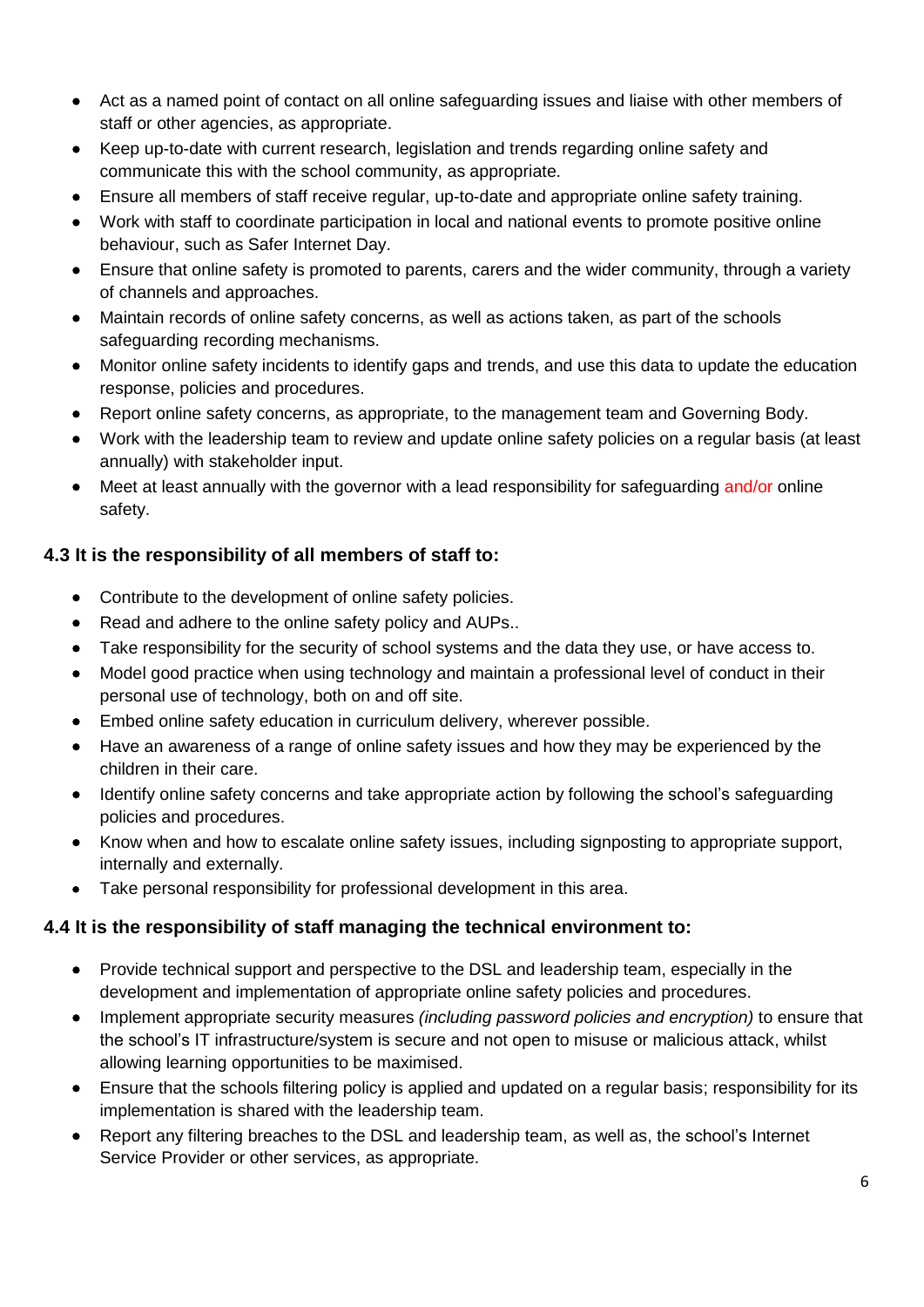Ensure that any safeguarding concerns, identified through monitoring or filtering breaches are reported to the DSL, in accordance with the school's safeguarding procedures.

### **4.5 It is the responsibility of pupils (at a level that is appropriate to their individual age, ability and vulnerabilities) to:**

- Engage in age appropriate online safety education opportunities.
- Contribute to the development of online safety policies.
- Read and adhere to the school AUPs.
- Respect the feelings and rights of others both on and offline.
- Take responsibility for keeping themselves and others safe online.
- Seek help from a trusted adult, if there is a concern online, and support others that may be experiencing online safety issues.

### **4.6 It is the responsibility of parents and carers to:**

- Read the school AUPs and encourage their children to adhere to them.
- Support the school in their online safety approaches by discussing online safety issues with their children and reinforce appropriate, safe online behaviours at home.
- Role model safe and appropriate use of technology and social media.
- Abide by the school's home-school agreement and/or AUPs. Identify changes in behaviour that could indicate that their child is at risk of harm online.
- Seek help and support from the school, or other appropriate agencies, if they or their child encounter risk or concerns online.
- Contribute to the development of the school online safety policies.
- Use school systems, such as learning platforms, and other network resources, safely and appropriately.
- Take responsibility for their own awareness in relation to the risks and opportunities posed by new and emerging technologies.

## **5. Education and Engagement Approaches**

## **5.1 Education and engagement with pupils**

- The school will establish and embed a progressive online safety curriculum throughout the whole school, to raise awareness and promote safe and responsible internet use amongst pupils by:.
	- $\circ$  Ensuring education regarding safe and responsible use precedes internet access.
	- o Including online safety in the PSHE, SRE and Computing programmes of study, covering use both at home school and home. Such plans use online safety websites such as 'Think You Know', 'Child Smart' and 'Digicitizen'.
	- o Reinforcing online safety messages whenever technology or the internet is in use.
	- o Educating pupils in the effective use of the internet to research; including the skills of knowledge location, retrieval and evaluation.
	- o Teaching pupils to be critically aware of the materials they read and shown how to validate information before accepting its accuracy.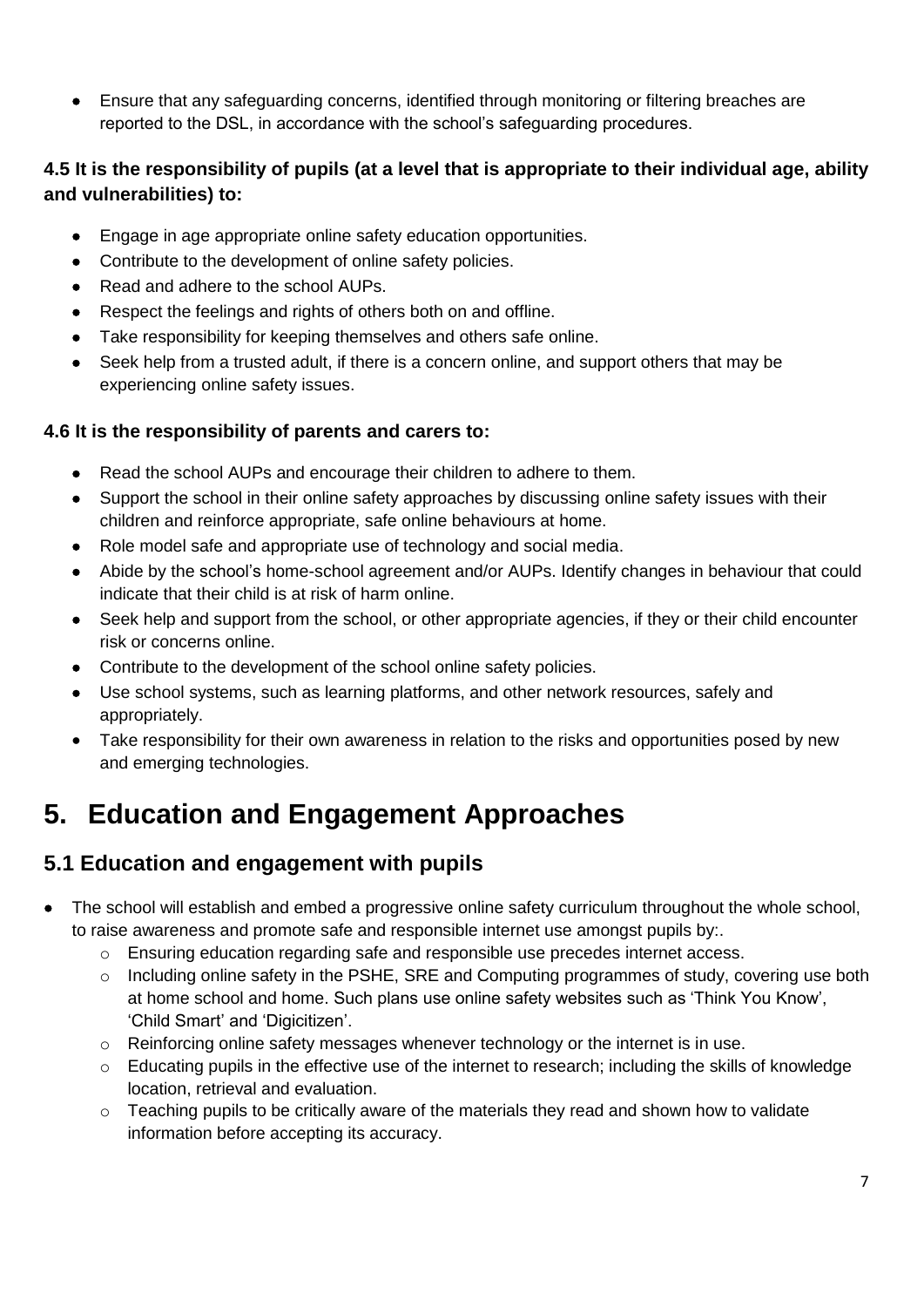- The school will support pupils to read and understand the AUP in a way which suits their age and ability by:
	- o Displaying acceptable use posters in all rooms with internet access.
	- $\circ$  Informing pupils that network and internet use will be monitored for safety and security purposes and in accordance with legislation.
	- o Rewarding positive use of technology by pupils.
	- $\circ$  Implementing appropriate peer education approaches; asking the school council to support in leading on online safety.
	- $\circ$  Providing online safety education and training as part of the transition programme across the key stages and when moving between establishments.
	- o Seeking pupil voice when writing and developing school online safety policies and practices, including curriculum development and implementation.
	- o Using support, such as external visitors, where appropriate, to complement and support the schools internal online safety education approaches.

### **5.1.1 Vulnerable Pupils**

- The Craylands School is aware that some pupils are considered to be more vulnerable online due to a range of factors. This may include, but is not limited to children in care, children with Special Educational Needs and Disabilities (SEND) or mental health needs, children with English as an additional language (EAL) and children experiencing trauma or loss.
- The Craylands School will ensure that differentiated and ability appropriate online safety education, access and support is provided to vulnerable pupils.
- The Craylands School will seek input from specialist staff as appropriate, including the SENCO, Child in Care Lead.

## **5.2 Training and engagement with staff**

The school will:

- Provide and discuss the online safety policy with all members of staff as part of induction.
- Provide up-to-date and appropriate online safety training for all staff on a regular basis, with at least annual updates; a separate online safety session will take place alongside safeguarding.
	- o This will cover the potential risks posed to pupils (Content, Contact and Conduct) as well as our professional practice expectations.
- Make staff aware that school systems are monitored and activity can be traced to individual users; staff will be reminded to behave professionally and in accordance with school's policies when accessing school systems and devices.
- Make staff aware that their online conduct out of school, including personal use of social media, could have an impact on their professional role and reputation within school.
- Highlight useful educational resources and tools which staff should use, according to the age and ability of the pupils.
- Ensure all members of staff are aware of the procedures to follow regarding online safety concerns affecting pupils, colleagues or other members of the school community.

## **5.3 Awareness and engagement with parents and carers**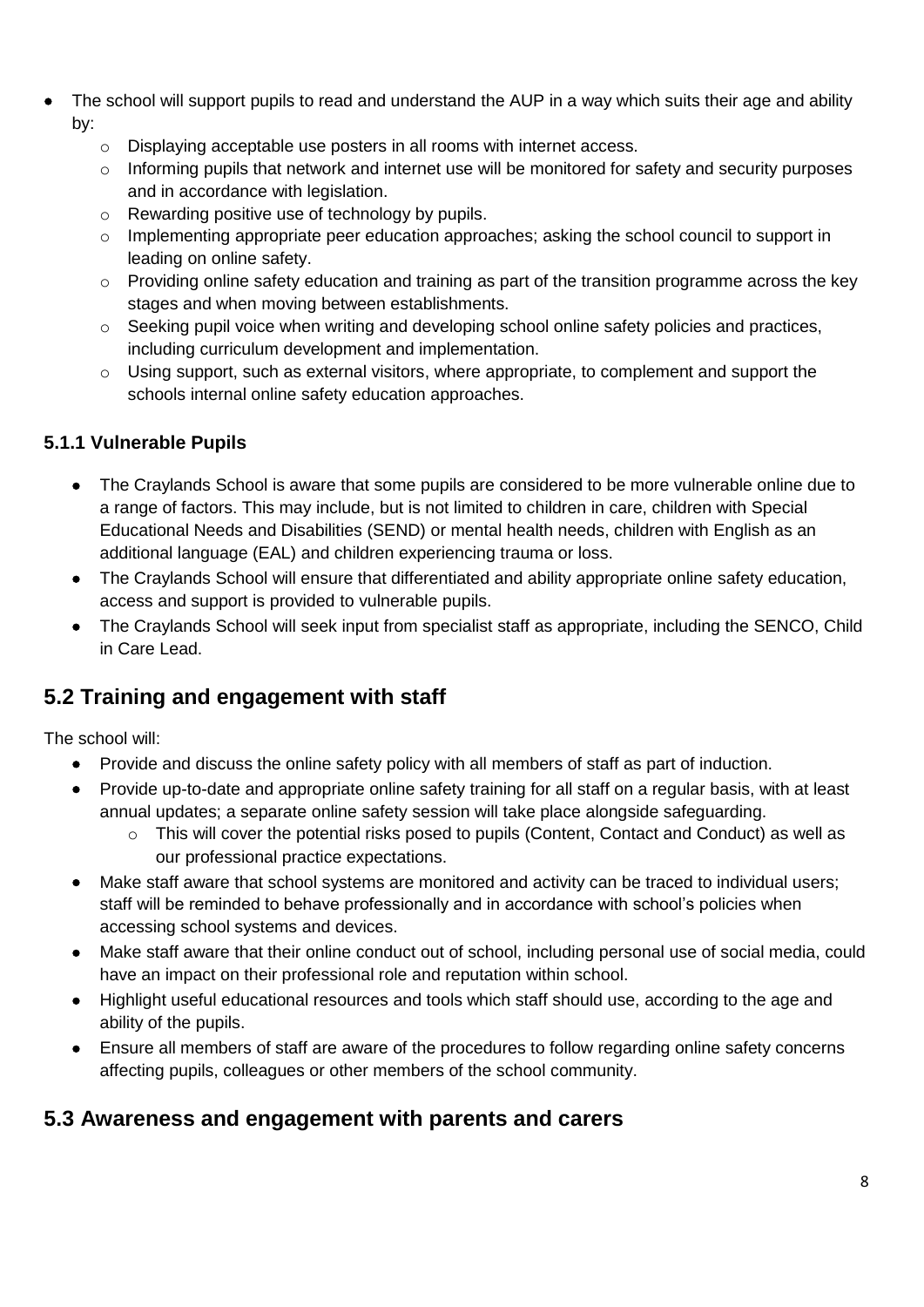- The Craylands School recognises that parents and carers have an essential role to play in enabling children to become safe and responsible users of the internet and associated technologies.
- The school will build a partnership approach to online safety with parents and carers by:
	- o Providing information and guidance on online safety in a variety of formats. This will include offering specific online safety awareness training and highlighting online safety at other events such as parent evenings, transition events, fetes and sports days.
	- o Drawing their attention to the school online safety policy and expectations in newsletters, letters and on our website.
	- $\circ$  Requesting that they read online safety information as part of joining our school, for example, within our home school agreement.
	- o Requiring them to read the school AUP and discuss its implications with their children.

## **6. Reducing Online Risks**

- The Craylands School recognises that the internet is a constantly changing environment with new apps, devices, websites and material emerging at a rapid pace. We will:
	- o Regularly review the methods used to identify, assess and minimise online risks.
	- o Examine emerging technologies for educational benefit and undertake appropriate risk assessments before use in school is permitted.
	- o Ensure that appropriate filtering and monitoring is in place and take all reasonable precautions to ensure that users can only access appropriate material.
	- o Due to the global and connected nature of the internet, it is not possible to guarantee that unsuitable material cannot be accessed via a school computer or device.
- All members of the school community are made aware of the school's expectations regarding safe and appropriate behaviour online and the importance of not posting any content, comments, images or videos which could cause harm, distress or offence to members of the community. This is clearly outlined in the school's AUP and highlighted through a variety of education and training approaches.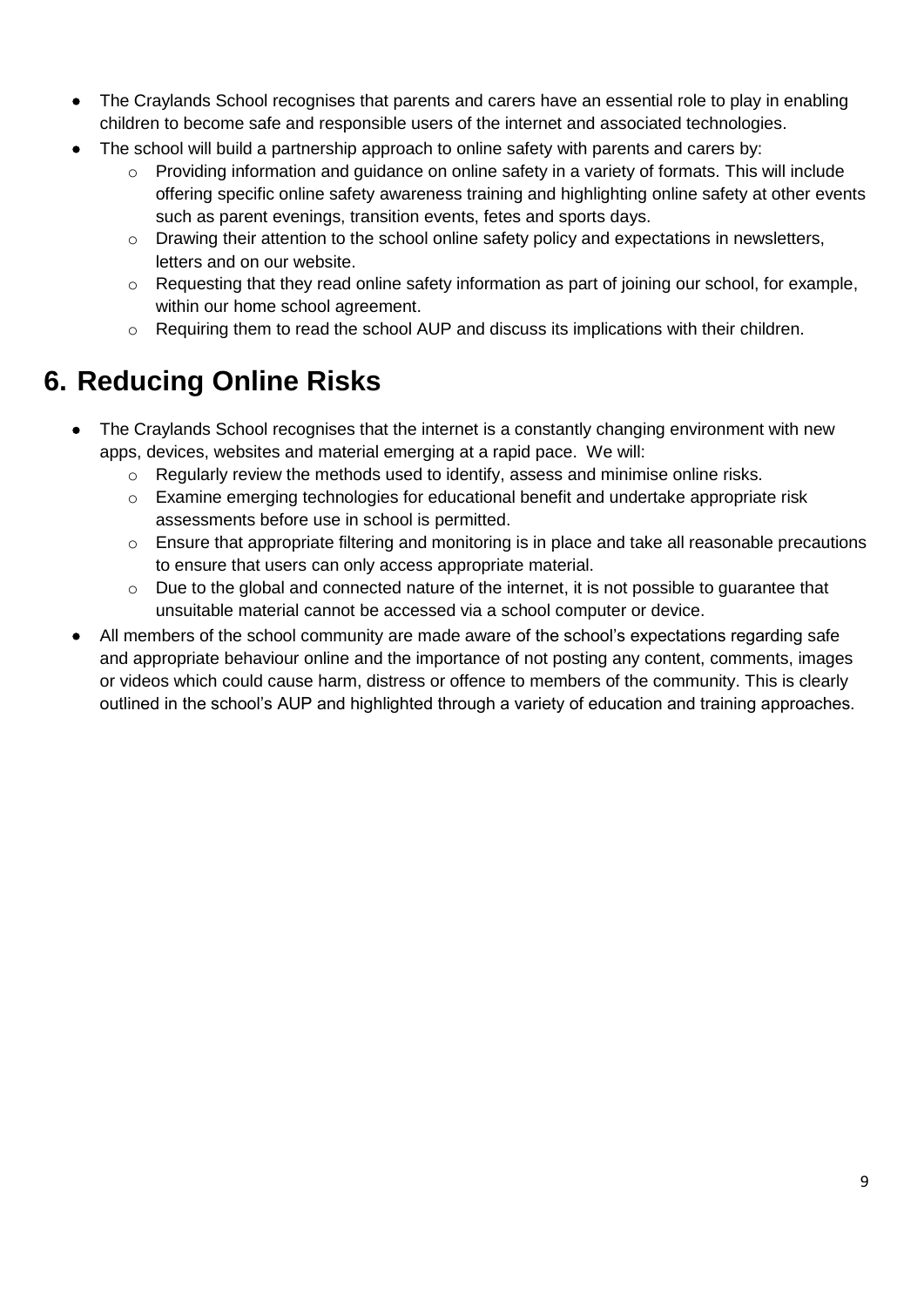## **7. Safer Use of Technology**

## **7.1 Classroom Use**

- The Craylands School uses a wide range of technology. This includes access to:
	- o Computers, laptops and other digital devices
	- o Internet which may include search engines and educational websites
	- o Email
	- o Games consoles and other games based technologies
	- o Digital cameras, web cams and video cameras
- All school owned devices will be used in accordance with the school's AUP and with appropriate safety and security measures in place. EIS provides the school with a suspicious search result on a daily basis to monitor the use of the internet.
- Members of staff will always evaluate websites, tools and apps fully before use in the classroom or recommending for use at home.
- The school will use age appropriate search tools following an informed risk assessment, to identify which tool best suits the needs of our community.
- The school will ensure that the use of internet-derived materials, by staff and pupils, complies with copyright law and acknowledge the source of information.
- Supervision of pupils will be appropriate to their age and ability.
	- o **Early Years Foundation Stage and Key Stage 1**
		- Pupils' access to the internet will be by adult demonstration, with occasional directly supervised access to specific and approved online materials, which supports the learning outcomes planned for the pupils' age and ability.
	- o **Key Stage 2** 
		- **Pupils will use age-appropriate search engines and online tools.**
		- Children will be directed by the teacher to online materials and resources which support the learning outcomes planned for the pupils' age and ability.

## **7.2 Managing Internet Access**

- The school will maintain a written record of users who are granted access to the school's devices and systems.
- All staff, pupils and visitors will read and sign an AUP before being given access to the school computer system, IT resources or internet.

## **7.3 Filtering and Monitoring**

### **7.3.1 Decision Making**

- The Craylands School governors and leaders have ensured that the school has age and ability appropriate filtering and monitoring in place, to limit children's exposure to online risks.
- The governors and leaders are aware of the need to prevent "over blocking", as that may unreasonably restrict what children can be taught, with regards to online activities and safeguarding.
- The school's decision regarding filtering and monitoring has been informed by a risk assessment, taking into account our school's specific needs and circumstances.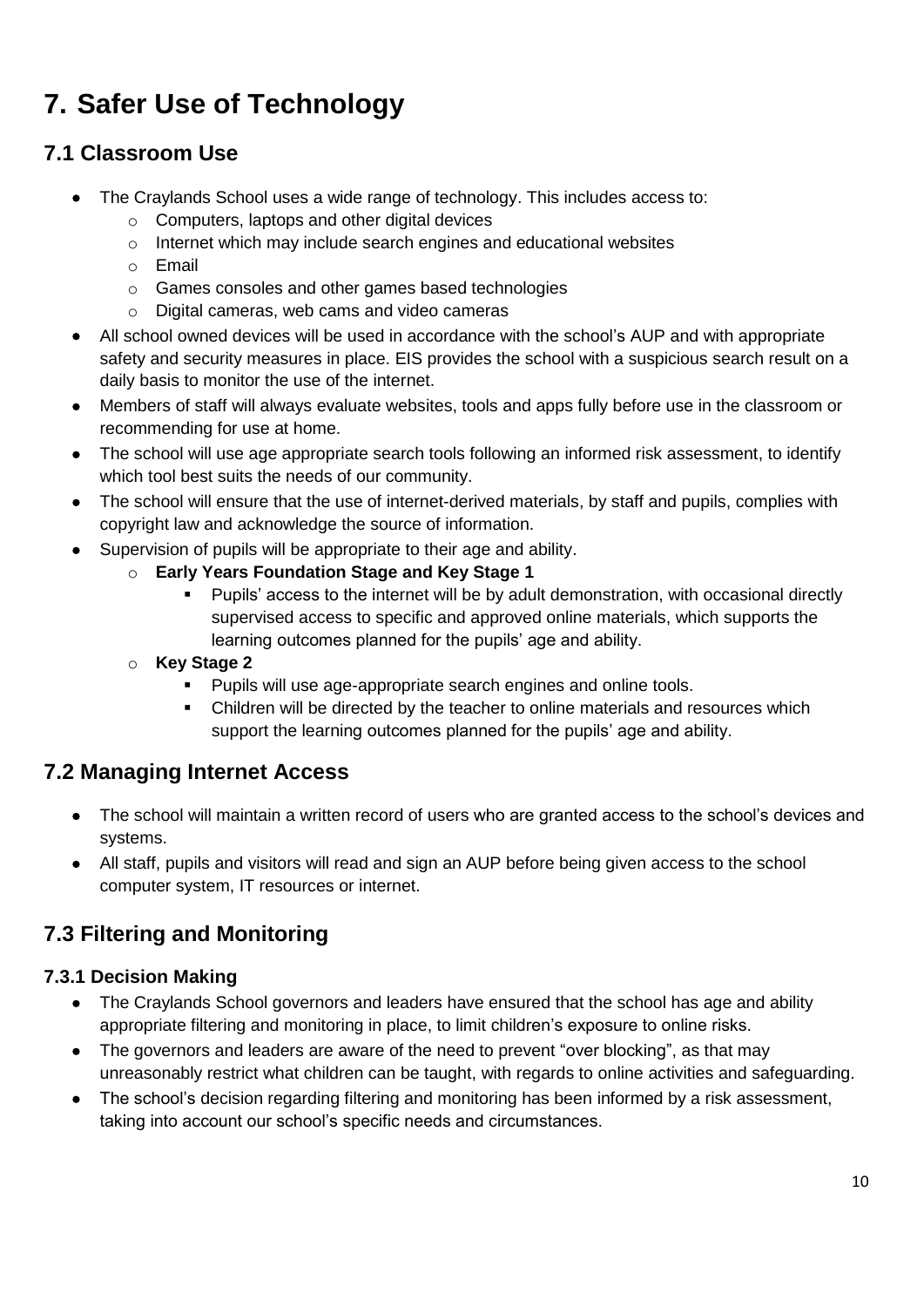- Changes to the filtering and monitoring approach will be risk assessed by staff with educational and technical experience and, where appropriate, with consent from the leadership team; all changes to the filtering policy are logged and recorded.
- The leadership team will ensure that regular checks are made to ensure that the filtering and monitoring methods are effective and appropriate.
- All members of staff are aware that they cannot rely on filtering and monitoring alone to safeguard pupils; effective classroom management and regular education about safe and responsible use is essential.

### **7.3.2 Filtering**

- The school uses educational broadband connectivity through EIS.
- The school uses Lightspeed which blocks sites which can be categorised as: pornography, racial hatred, extremism, gaming and sites of an illegal nature.
	- o The school filtering system blocks all sites on the **Internet Watch Foundation (IWF)** list.
- The school works with EIS and Lightspeed to ensure that our filtering policy is continually reviewed.

#### *Dealing with Filtering breaches*

- The school has a clear procedure for reporting filtering breaches.
	- o If pupils discover unsuitable sites, they will be required to **turn off monitor/screen and report the concern immediate to a member of staff**.
	- $\circ$  The member of staff will report the concern (including the URL of the site if possible) to the Designated Safeguarding Lead and/or technical staff.
	- o The breach will be recorded and escalated as appropriate.
	- o Parents/carers will be informed of filtering breaches involving their child.
- Any material that the school believes is illegal will be reported immediately to the appropriate agencies, such as: IWF, Kent Police or CEOP.

#### **7.3.4 Monitoring**

- The school will appropriately monitor internet use on all school owned or provided internet enabled devices. This is achieved by:
	- o *Physical monitoring (supervision)*
	- o *Monitoring internet and web access through looking at history*
	- o *EIS report on suspicious searches*
- The school has a clear procedure for responding to concerns identified via monitoring approaches: the *DSL will respond in line with the child protection policy*
- All users will be informed that use of school systems can be monitored and that all monitoring will be in line with data protection, human rights and privacy legislation.

## **7.4 Managing Personal Data Online**

- Personal data will be recorded, processed, transferred and made available online in accordance with the Data Protection Act 1998.
	- o Full information can be found in the schools information security policy.

## **7.5 Security and Management of Information Systems**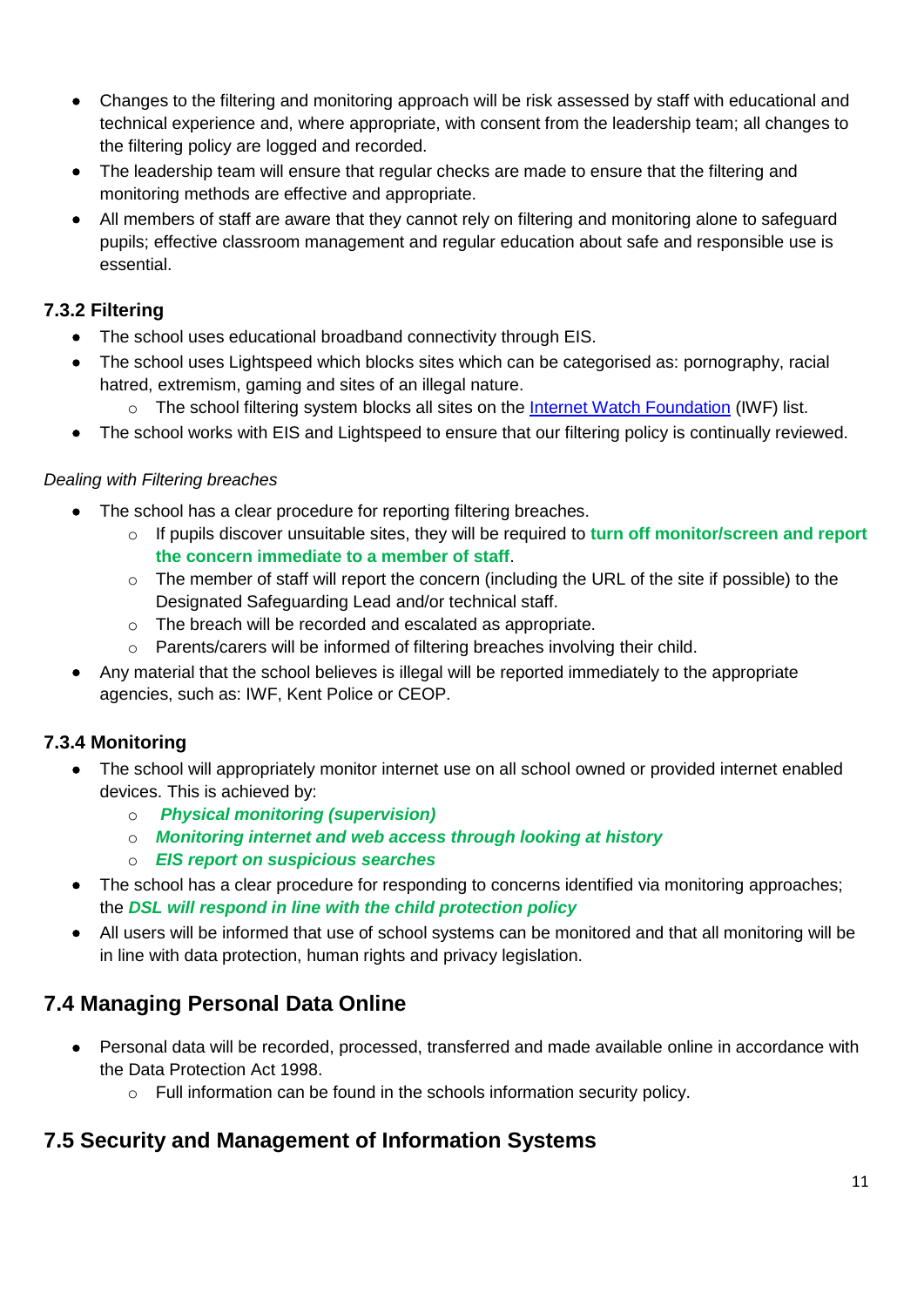- The school takes appropriate steps to ensure the security of our information systems, including:
	- o Virus protection being updated regularly.
	- o Encryption for personal data sent over the Internet or taken off site (such as via portable media storage) or access via appropriate secure remote access systems.
	- $\circ$  Not using portable media without specific permission; portable media will be checked by an anti-virus /malware scan before use.
	- $\circ$  Not downloading unapproved software to work devices or opening unfamiliar email attachments.
	- o Regularly checking files held on the school's network,
	- o The appropriate use of user logins and passwords to access the school network.
		- Specific user logins and passwords will be enforced for all but the youngest users.
	- o All users are expected to log off or lock their screens/devices if systems are unattended.

### **7.5.1 Password policy**

All members of staff will have their own unique username and private passwords to access school systems; members of staff are responsible for keeping their password private.

- From year *2* all pupils are provided with their own unique username and private passwords to access school systems; pupils are responsible for keeping their password private.
- We require all users to:
	- o Use strong passwords for access into our system.
	- o Change their passwords every year.
	- $\circ$  Always keep their password private; users must not share it with others or leave it where others can find it.
	- o Not to login as another user at any time.

## **7.6 Managing the Safety of the School Website**

- The school will ensure that information posted on our website meets the requirements as identified by the Department for Education (DfE).
- The school will ensure that our website complies with guidelines for publications including: accessibility; data protection; respect for intellectual property rights; privacy policies and copyright.
- Staff or pupils' personal information will not be published on our website; the contact details on the website will be the school address, email and telephone number.
- The administrator account for the school website will be secured with an appropriately strong password.
- The school will post appropriate information about safeguarding, including online safety, on the school website for members of the community.

## **7.7 Publishing Images and Videos Online**

 The school will ensure that all images and videos shared online are used in accordance with the associated polices, including (but not limited to): the Image use policy, Data security, AUPs, Codes of conduct, Social media and Use of personal devices and mobile phones.

## **7.8 Managing Email**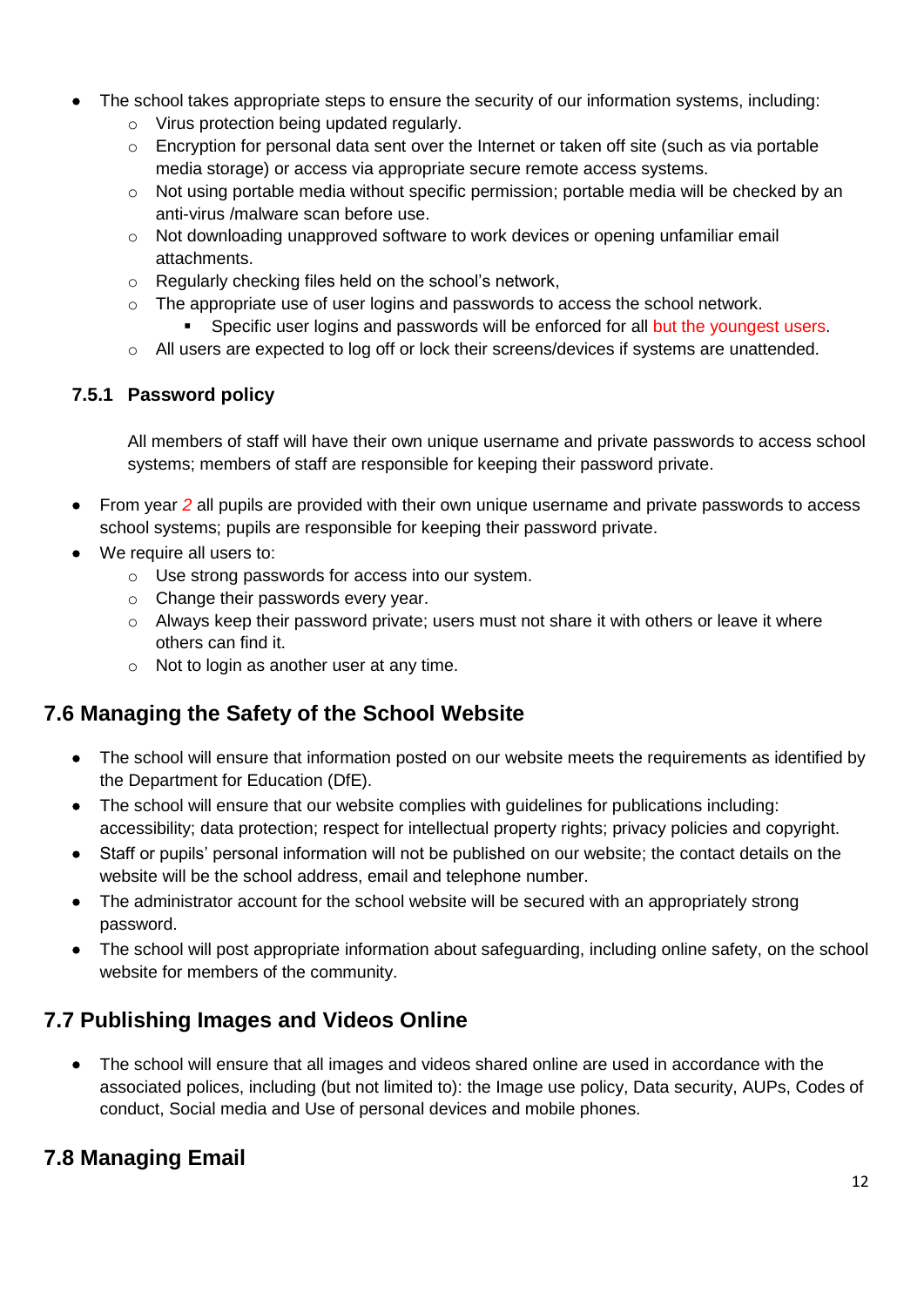- Access to school email systems will always take place in accordance with Data protection legislation and in line with other school policies, including: Confidentiality, AUPs and Code of conduct.
	- o The forwarding of any chain messages/emails is not permitted. Spam or junk mail will be blocked and reported to the email provider.
	- $\circ$  Any electronic communication which contains sensitive or personal information will only be sent using secure and encrypted email.
	- $\circ$  School email addresses and other official contact details will not be used for setting up personal social media accounts.
- Members of the school community will immediately tell the headteacher if they receive offensive communication, and this will be recorded in the school safeguarding files/records.
- Excessive social email use can interfere with teaching and learning and will be restricted; access to external personal email accounts may be blocked in school.

### **7.8.1 Staff**

- The use of personal email addresses by staff for any official school business is not permitted.
	- o All members of staff are provided with a specific school email address, to use for all official communication.
- Members of staff are encouraged to have an appropriate work life balance when responding to email, especially if communication is taking place between staff and pupils and parents.

### **7.8.2 Pupils**

- Pupils will use school provided email accounts for educational purposes.
- Pupils will sign an AUP and will receive education regarding safe and appropriate email etiquette before access is permitted.

## **7.9 Educational use of Videoconferencing and/or Webcams**

- The Craylands School recognise that videoconferencing and/or use of webcams can be a challenging activity but brings a wide range of learning benefits.
	- o All videoconferencing and/or webcam equipment will be switched off when not in use and will not be set to auto-answer.
	- o Videoconferencing contact details will not be posted publically.
	- $\circ$  School videoconferencing equipment will not be taken off school premises without prior permission from the DSL.
	- o Staff will ensure that external videoconferencing opportunities and/or tools are suitably risk assessed and will ensure that accounts and systems used to access these events are safe and secure.
	- o Video conferencing equipment and webcams will be kept securely and, if necessary, locked away or disabled when not in use.

#### **7.9.1 Users**

- Parents and carers consent will be obtained prior to pupils taking part in videoconferencing activities.
- Pupils will ask permission from a teacher before making or answering a videoconference call or message.
- Videoconferencing will be supervised appropriately, according to the pupils' age and ability; it will only ever take place when led by the staff member.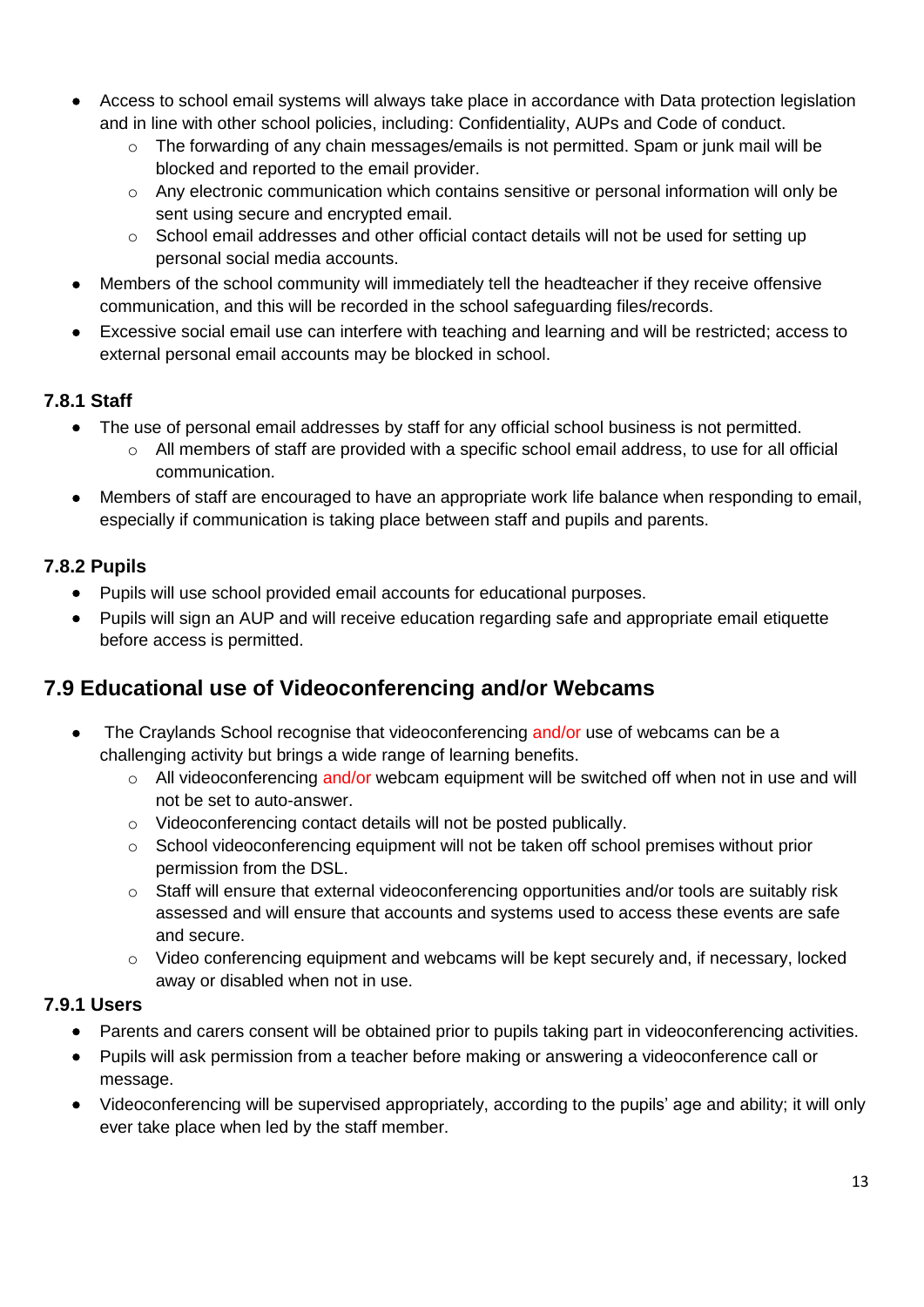- Video conferencing will take place via official and approved communication channels following a robust risk assessment.
- Only key administrators will be given access to videoconferencing administration areas or remote control pages.
- The unique log on and password details for the videoconferencing services will only be issued to members of staff and should be kept securely, to prevent unauthorised access.

### **7.9.2 Content**

- When recording a videoconference lesson, it should be made clear to all parties at the start of the conference and written permission will be obtained from all participants; the reason for the recording must be given and recorded material will be stored securely.
- If third party materials are included, the school will check that recording is permitted to avoid infringing the third party intellectual property rights.
- The school will establish dialogue with other conference participants before taking part in a videoconference; if it is a non-school site, staff will check that the material they are delivering is appropriate for the class.

## **7.10 Management of Applications (apps) used to Record Children's Progress**

- The school uses Tapestry to track pupils progress and share appropriate information with parents and carers.
- The headteacher is ultimately responsible for the security of any data or images held of children. As such, they will ensure that the use of tracking systems is appropriately risk assessed prior to use, and that they are used in accordance with data protection legislation
- In order to safeguard pupils data:
	- $\circ$  Only school issued devices will be used for apps that record and store children's personal details, attainment or photographs.
	- o Personal staff mobile phones or devices will not be used to access or upload content to any apps which record and store children's personal details, attainment or images.
	- o School devices will be appropriately encrypted if taken off site, to reduce the risk of a data security breach, in the event of loss or theft.
	- o All users will be advised regarding safety measures, such as using strong passwords and logging out of systems.
	- o Parents and carers will be informed of the expectations regarding safe and appropriate use, prior to being given access; for example, not sharing passwords or images.

## **8. Responding to Online Safety Incidents and Concerns**

- All members of the school community will be made aware of the reporting procedure for online safety concerns, including: breaches of filtering, youth produced sexual imagery (sexting), cyberbullying and illegal content.
- All members of the community must respect confidentiality and the need to follow the official school procedures for reporting concerns.
	- o Pupils, parents and staff will be informed of the school's complaints procedure and staff will be made aware of the whistleblowing procedure.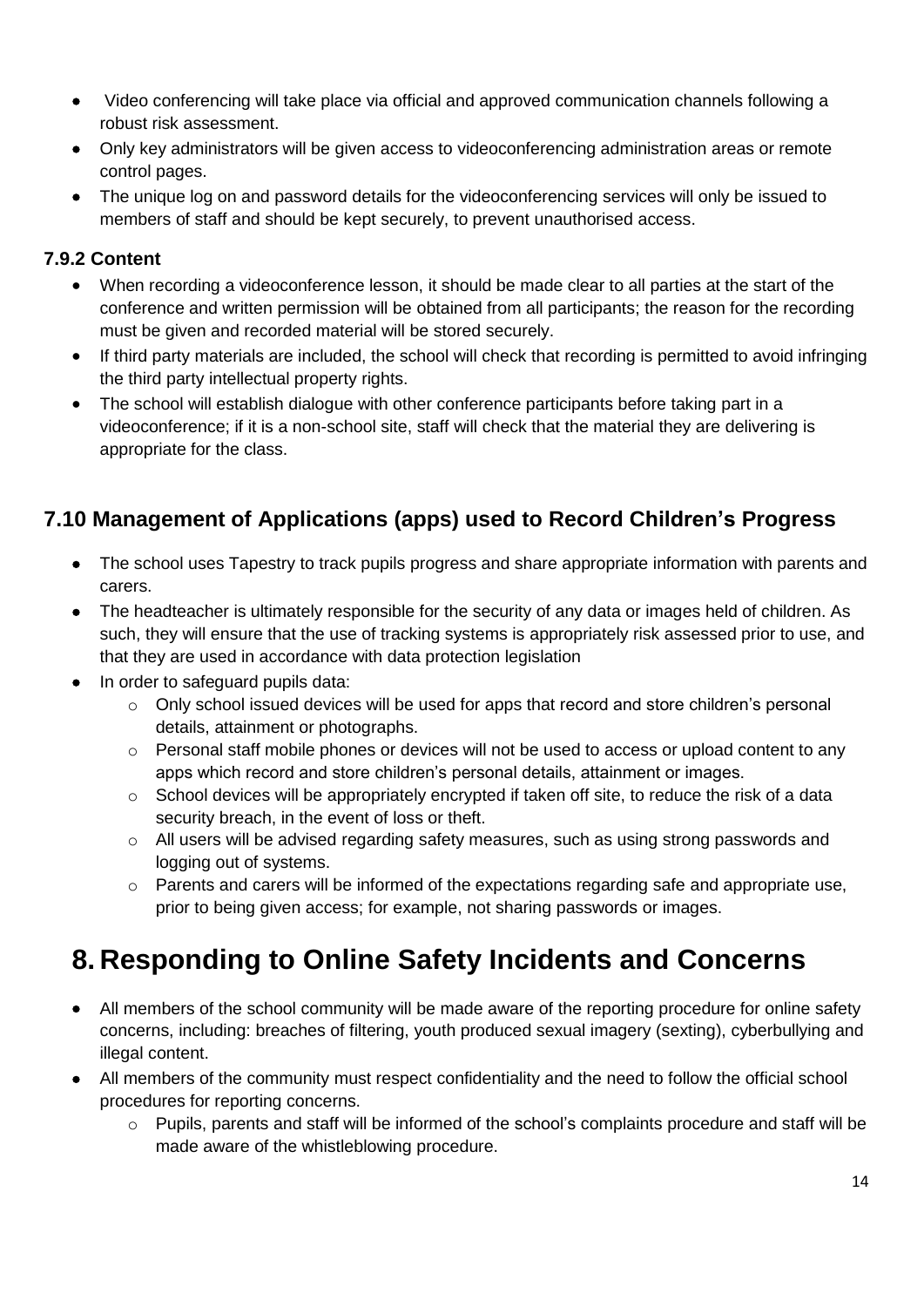- The school requires staff, parents, carers and pupils to work in partnership to resolve online safety issues.
- After any investigations are completed, the school will debrief, identify lessons learnt and implement any policy or curriculum changes as required.
- If the school is unsure how to proceed with an incident or concern, the DSL will seek advice from the Education Safeguarding Team.
- Where there is suspicion that illegal activity has taken place, the school will contact the Education Safeguarding Team or Kent Police using 101, or 999 if there is immediate danger or risk of harm.
- If an incident or concern needs to be passed beyond the school community (for example if other local schools are involved or the public may be at risk), the school will speak with Kent Police and/or the Education Safeguarding Team first, to ensure that potential investigations are not compromised.

#### **10.1 Concerns about Pupils Welfare**

- The DSL will be informed of any online safety incidents involving safeguarding or child protection concerns.
	- $\circ$  The DSL will record these issues in line with the school's child protection policy.
- The DSL will ensure that online safety concerns are escalated and reported to relevant agencies in line with the Kent Safeguarding Children Board thresholds and procedures.
- The school will inform parents and carers of any incidents or concerns involving their child, as and when required.

#### **10.2 Staff Misuse**

- Any complaint about staff misuse will be referred to the Headteacher, according to the Allegations policy.
- Any allegations regarding a member of staff's online conduct will be discussed with the LADO (Local Authority Designated Officer).
- Appropriate action will be taken in accordance with the Behaviour policy and Code of conduct.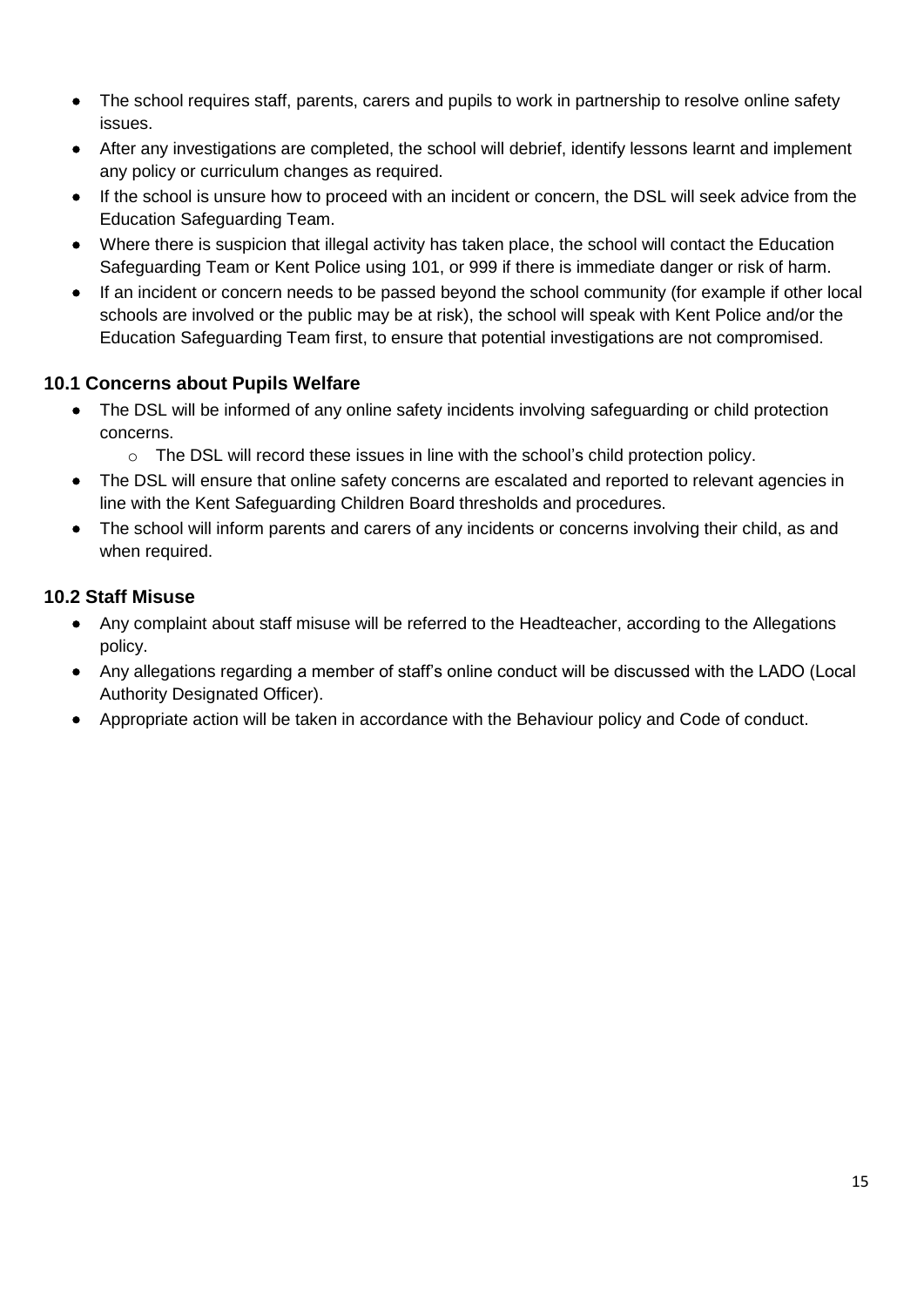## **11. Procedures for Responding to Specific Online Incidents or Concerns**

### **11.1 Youth Produced Sexual Imagery or "Sexting"**

- The Craylands School recognises youth produced sexual imagery (known as "sexting") as a safeguarding issue; therefore all concerns will be reported to and dealt with by the Designated Safeguarding Lead.
- The school will follow the advice as set out in the non-statutory UKCCIS guidance: *'Sexting in schools* [and colleges: responding to incidents and safeguarding young people'](https://www.gov.uk/government/groups/uk-council-for-child-internet-safety-ukccis) and [KSCB](http://www.kscb.org.uk/guidance/online-safety) guidance: "Responding to youth produced sexual imagery".
- The Craylands School will ensure that all members of the community are made aware of the potential social, psychological and criminal consequences of 'sexting' by implementing preventative approaches, via a range of age and ability appropriate educational methods.
- The school will ensure that all members of the community are aware of sources of support regarding youth produced sexual imagery.

### **11.1.1 Dealing with 'Sexting'**

- If the school are made aware of an incident involving the creation or distribution of youth produced sexual imagery, the school will:
	- $\circ$  Act in accordance with our Child protection and Safeguarding policies and the relevant Kent Safeguarding Child Board's procedures.
	- o Immediately notify the Designated Safeguarding Lead.
	- o Store the device securely.
		- If an indecent image has been taken or shared on the school network or devices, the school will take action to block access to all users and isolate the image.
	- $\circ$  Carry out a risk assessment which considers any vulnerability of pupil(s) involved; including carrying out relevant checks with other agencies.
	- o Inform parents and carers, if appropriate, about the incident and how it is being managed.
	- o Make a referral to Specialist Children's Services and/or the Police, as appropriate.
	- o Provide the necessary safeguards and support for pupils, such as offering counselling or pastoral support.
	- $\circ$  Implement appropriate sanctions in accordance with the school's Behaviour policy, but taking care not to further traumatise victims where possible.
	- o Consider the deletion of images in accordance with the UKCCIS: 'Sexting in schools and [colleges: responding to incidents and safeguarding young people'](https://www.gov.uk/government/groups/uk-council-for-child-internet-safety-ukccis) guidance.
		- **IMAGO WHILM** Images will only be deleted once the school has confirmed that other agencies do not need to be involved; and are sure that to do so would not place a child at risk or compromise an investigation.
	- o Review the handling of any incidents to ensure that best practice was implemented; the leadership team will also review and update any management procedures, where necessary.
- The school will take action regarding youth produced sexual imagery, regardless of whether the incident took place on/off school premises, using school or personal equipment.
- The school will not:
	- o View any images suspected of being youth produced sexual imagery, unless there is no other possible option, or there is a clear need or reason to do so.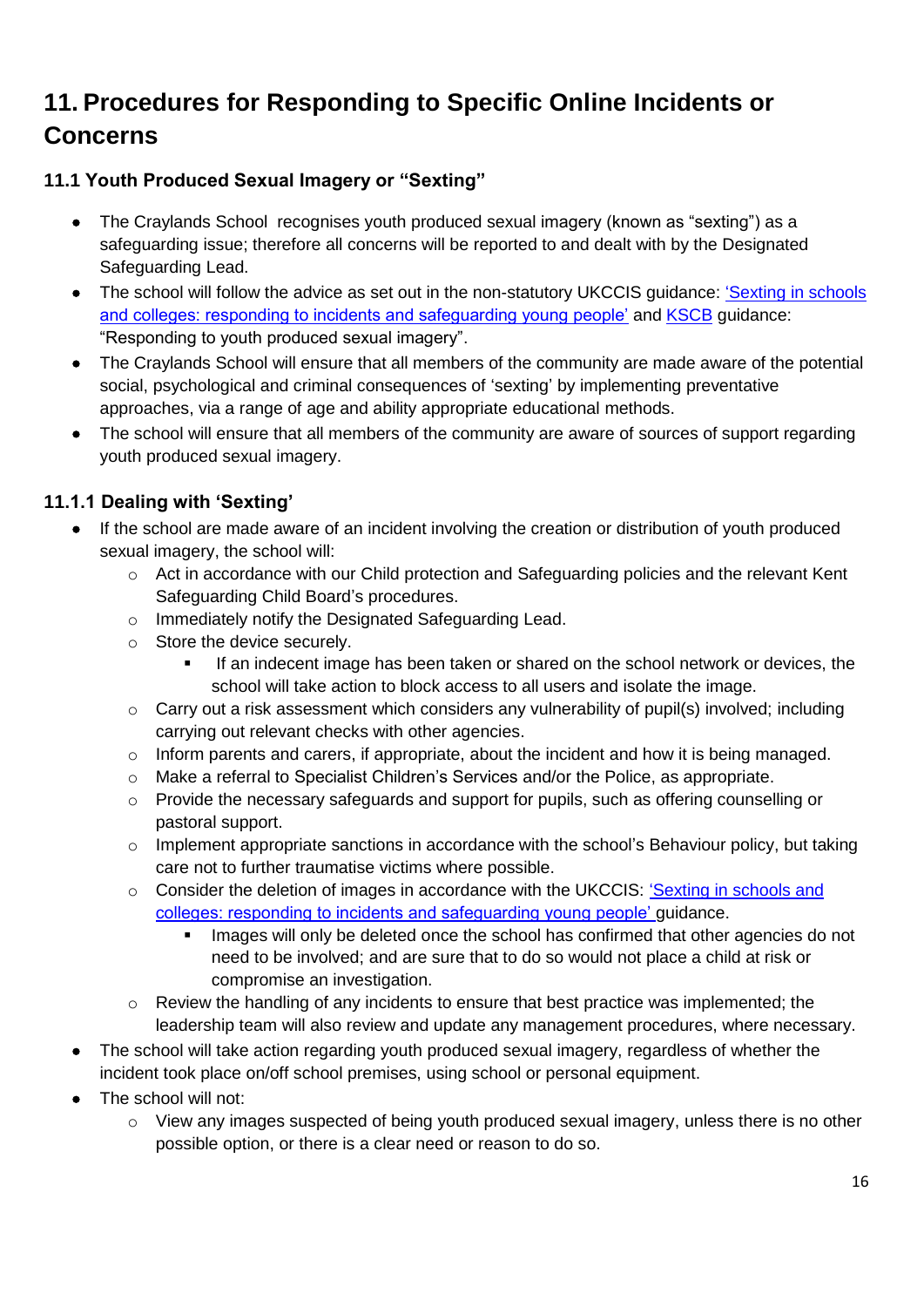- In this case, the image will only be viewed by the Designated Safeguarding Lead and their justification for viewing the image will be clearly documented.
- o Send, share, save or make copies of content suspected to be an indecent image of children (i.e. youth produced sexual imagery) and will not allow or request pupils to do so.

### **11.2 Online Child Sexual Abuse and Exploitation**

- The Craylands School will ensure that all members of the community are aware of online child sexual abuse, including: exploitation and grooming; the consequences; possible approaches which may be employed by offenders to target children and how to respond to concerns.
- The Craylands School recognises online child sexual abuse as a safeguarding issue and, as such, all concerns will be reported to and dealt with by the Designated Safeguarding Lead.
- The school will implement preventative approaches for online child sexual abuse via a range of age and ability appropriate education for pupils, staff and parents/carers.
- The school will ensure that all members of the community are aware of the support available regarding online child sexual abuse, both locally and nationally.
- The school will ensure that the 'Click CEOP' report button is visible and available to pupils and other members of the school community; this is available on the school website.

### **11.2. 1 Dealing with Online Child Sexual Abuse and Exploitation**

- If the school are made aware of incident involving online sexual abuse of a child, the school will:
	- o Act in accordance with the school's Child protection and Safeguarding policies and the relevant Kent Safeguarding Child Board's procedures.
	- o Immediately notify the Designated Safeguarding Lead.
	- o Store any devices involved securely.
	- $\circ$  Immediately inform Kent police via 101 (or 999 if a child is at immediate risk)
	- o Carry out a risk assessment which considers any vulnerabilities of pupil(s) involved (including carrying out relevant checks with other agencies).
	- o Inform parents/carers about the incident and how it is being managed.
	- o Make a referral to Specialist Children's Services (if required/ appropriate).
	- o Provide the necessary safeguards and support for pupils, such as, offering counselling or pastoral support.
	- $\circ$  Review the handling of any incidents to ensure that best practice is implemented; school leadership team will review and update any management procedures, where necessary.
- The school will take action regarding online child sexual abuse, regardless of whether the incident took place on/off school premises, using school or personal equipment.
	- $\circ$  Where possible pupils will be involved in decision making and if appropriate, will be empowered to report concerns such as via the Click CEOP report : [www.ceop.police.uk/safety-centre/](http://www.ceop.police.uk/safety-centre/)
- If the school is unclear whether a criminal offence has been committed, the Designated Safeguarding Lead will obtain advice immediately through the Education Safeguarding Team and/or Kent Police.
- If the school is made aware of intelligence or information which may relate to child sexual exploitation (on or offline), it will be passed through to the [Child Sexual Exploitation Team](https://www.kent.police.uk/childabuse/) (CSET) by the Designated Safeguarding Lead.
- If pupils at other schools are believed to have been targeted, the school will seek support from Kent Police and/or the Education Safeguarding Team first to ensure that potential investigations are not compromised.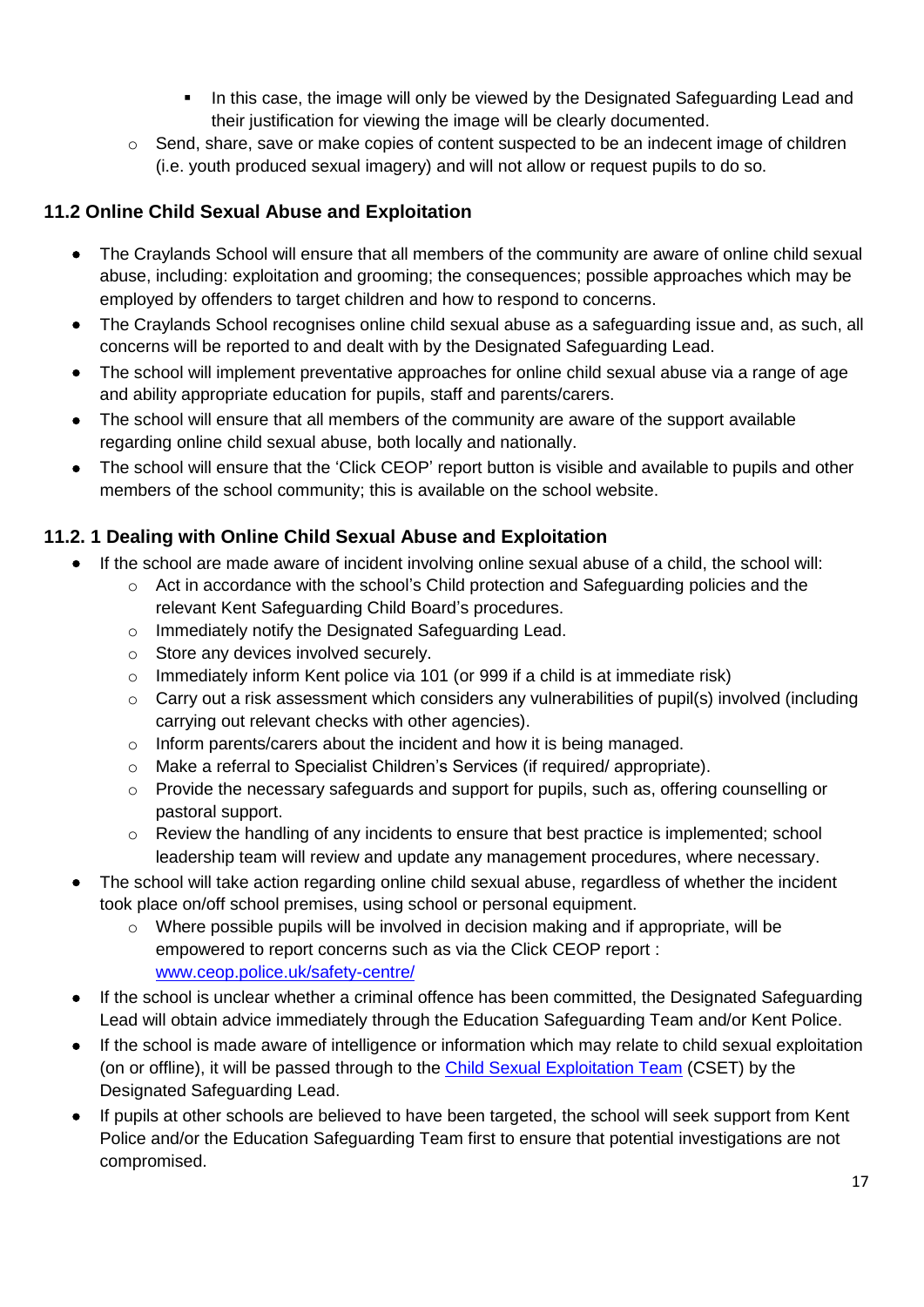### **11.3 Indecent Images of Children (IIOC)**

- The Craylands School will ensure that all members of the community are made aware of the possible consequences of accessing Indecent Images of Children (IIOC).
- The school will take action regarding IIOC on school equipment and/or personal equipment, even if access took place off site.
- The school will take action to prevent accidental access to IIOC by using an internet Service provider (ISP) which subscribes to the Internet Watch Foundation block list and by implementing appropriate filtering, firewalls and anti-spam software.
- If the school is unclear if a criminal offence has been committed, the Designated Safeguarding Lead will obtain advice immediately through Kent Police and/or the Education Safeguarding Team.
- If made aware of IIOC, the school will:
	- o Act in accordance with the schools child protection and safeguarding policy and the relevant Kent Safeguarding Child Boards procedures.
	- o Immediately notify the school Designated Safeguard Lead.
	- o Store any devices involved securely.
	- o Immediately inform appropriate organisations, such as the Internet Watch Foundation (IWF), Kent police or the LADO.
- If made aware that a member of staff or a pupil has been inadvertently exposed to indecent images of children whilst using the internet, the school will:
	- o Ensure that the Designated Safeguard Lead is informed.
	- o Ensure that the URLs (webpage addresses) which contain the suspect images are reported to the Internet Watch Foundation via [www.iwf.org.uk](https://www.iwf.org.uk/) .
	- o Ensure that any copies that exist of the image, for example in emails, are deleted.
	- o Report concerns, as appropriate to parents and carers.
- If made aware that indecent images of children have been found on the school devices, the school will:
	- o Ensure that the Designated Safeguard Lead is informed.
	- o Ensure that the URLs (webpage addresses) which contain the suspect images are reported to the Internet Watch Foundation via [www.iwf.org.uk](https://www.iwf.org.uk/) .
	- $\circ$  Ensure that any copies that exist of the image, for example in emails, are deleted.
	- $\circ$  Inform the police via 101 (999 if there is an immediate risk of harm) and children's social services (as appropriate).
	- $\circ$  Only store copies of images (securely, where no one else has access to them and delete all other copies) at the request of the police only.
	- o Report concerns, as appropriate to parents and carers.
- If made aware that a member of staff is in possession of indecent images of children on school devices, the school will:
	- o Ensure that the headteacher is informed.
	- o Inform the Local Authority Designated Officer (LADO) and other relevant organisations in accordance with the schools managing allegations policy.
	- o Quarantine any devices until police advice has been sought.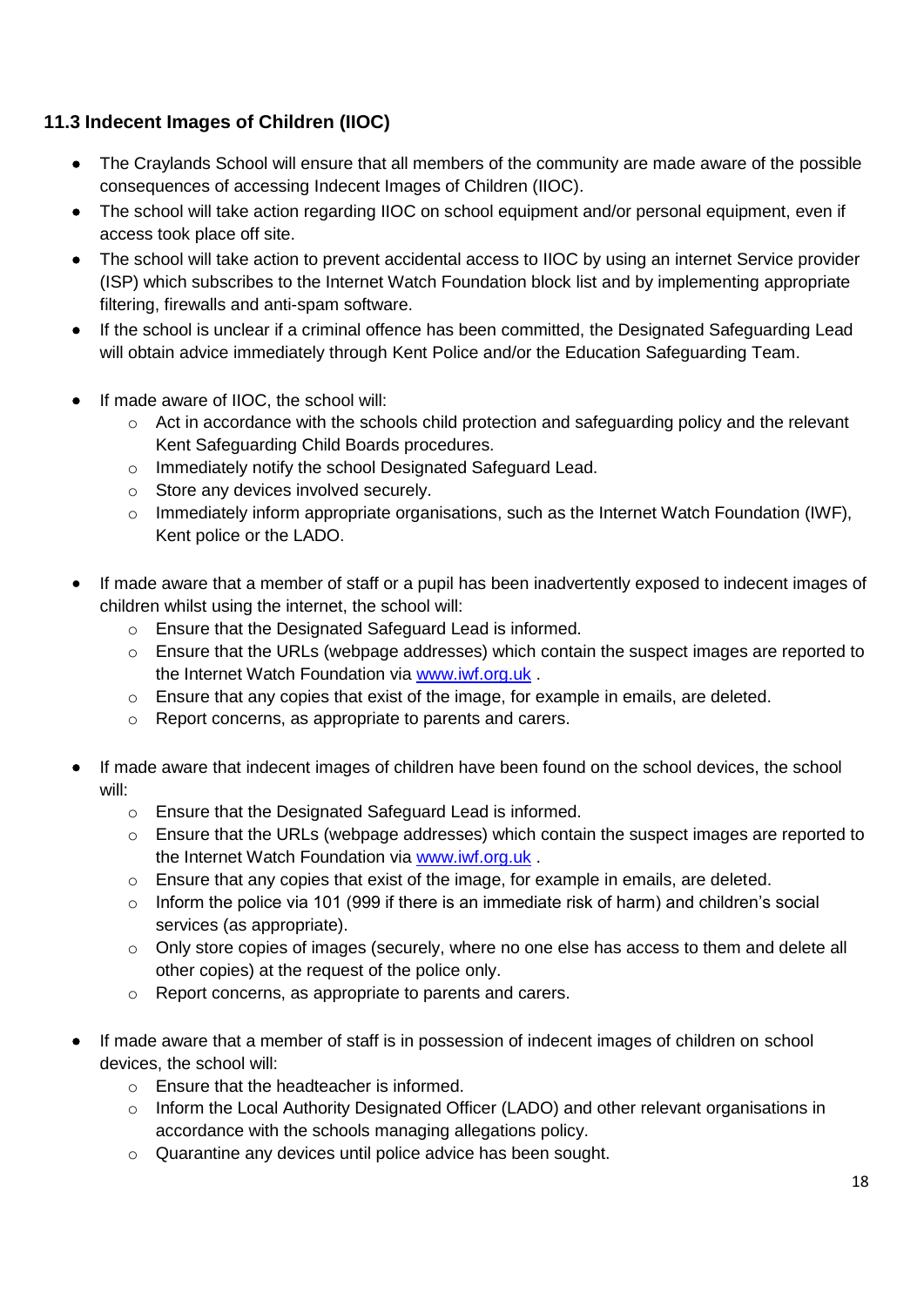### **11.4 Cyberbullying**

- Cyberbullying, along with all other forms of bullying, will not be tolerated at The Craylands School.
- Full details of how the school will respond to cyberbullying are set out in the Anti-bullying policy.

### **11.5 Online Hate**

- Online hate content, directed towards or posted by, specific members of the community will not be tolerated at The Craylands School and will be responded to in line with existing school policies, including Anti-bullying and Behaviour.
- All members of the community will be advised to report online hate in accordance with relevant school policies and procedures.
- The Police will be contacted if a criminal offence is suspected.
- If the school is unclear on how to respond, or whether a criminal offence has been committed, the Designated Safeguarding Lead will obtain advice through the Education Safeguarding Team and/or Kent Police.

#### **11.6 Online Radicalisation and Extremism**

- The school will take all reasonable precautions to ensure that children are safe from terrorist and extremist material when accessing the internet in school. Suspicious search reports are sent to the headteacher on a daily basis; any links with radicalisation or extremism will be addressed appropriately.
- If the school is concerned that a child or parent/carer may be at risk of radicalisation online, the Designated Safeguarding Lead will be informed immediately and action will be taken in line with the Child protection policy.
- If the school is concerned that member of staff may be at risk of radicalisation online, the Headteacher will be informed immediately and action will be taken in line with the Child protection and Allegations policies.